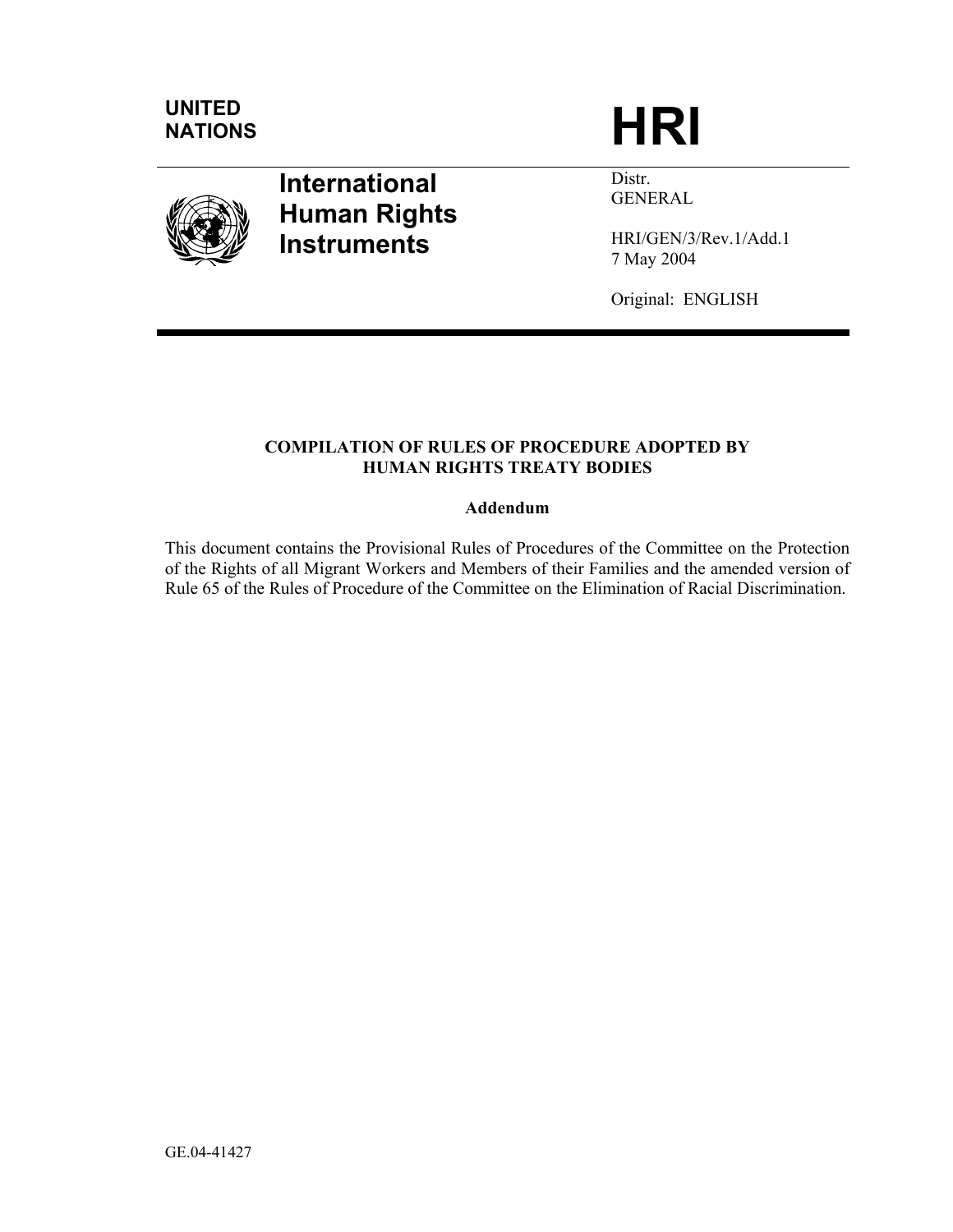# **CONTENTS**

| Chapter                                                                                                       | Page |
|---------------------------------------------------------------------------------------------------------------|------|
| I. PROVISIONAL RULES OF PROCEDURE OF THE COMMITTEE<br>ON THE PROTECTION OF THE RIGHTS OFF ALL MIGRANT WORKERS |      |
| II. RULE 65, RULES OF PROCEDURE OF THE COMMITTEE ON THE                                                       |      |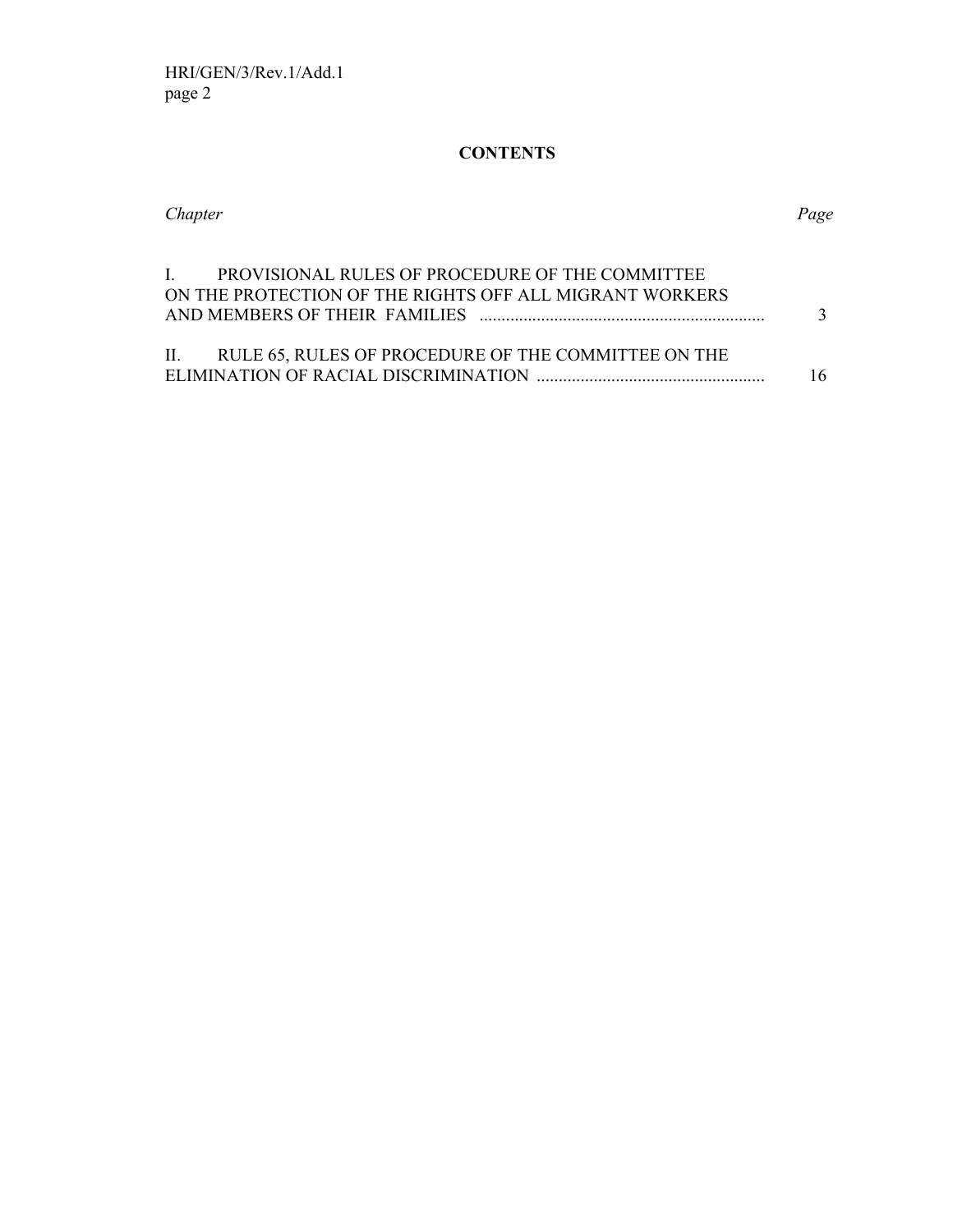# **Chapter 1**

# **PROVISIONAL RULES OF PROCEDURE COMMITTEE ON THE PROTECTION OF THE RIGHTS OFF ALL MIGRANT WORKERS AND MEMBERS OF THEIR FAMILIES**

# **CONTENTS**

Page **Page** 

| I.   |                                                                  |  |
|------|------------------------------------------------------------------|--|
|      | Rule                                                             |  |
|      | 1.                                                               |  |
|      | 2.                                                               |  |
|      | 3 <sub>1</sub>                                                   |  |
|      | $\overline{4}$ .                                                 |  |
| Π.   |                                                                  |  |
|      | Rule                                                             |  |
|      | 5.                                                               |  |
|      | 6.                                                               |  |
|      | 7.                                                               |  |
|      | Transmission of the provisional agenda and basic documents<br>8. |  |
| III. |                                                                  |  |
|      | Rule                                                             |  |
|      | 9.                                                               |  |
|      | 10.                                                              |  |
|      | 11.                                                              |  |
| IV.  |                                                                  |  |
|      | Rule                                                             |  |
|      | 12.                                                              |  |
|      | 13.                                                              |  |
|      | 14.                                                              |  |
|      | 15                                                               |  |
|      | 16.                                                              |  |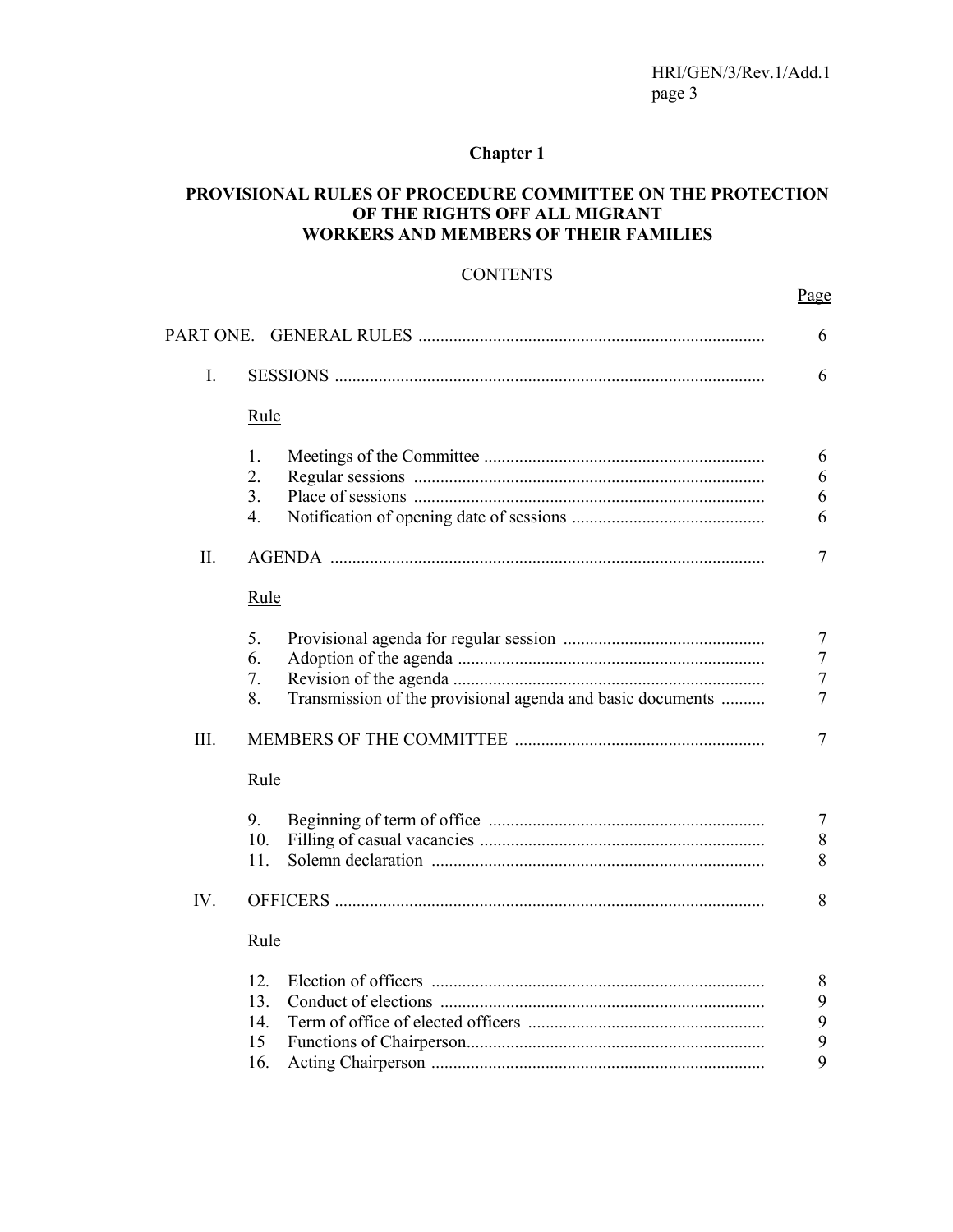|             | 17.                                                                                                                                      | 10                          |
|-------------|------------------------------------------------------------------------------------------------------------------------------------------|-----------------------------|
| V.          |                                                                                                                                          | 10                          |
|             | <u>Rule</u>                                                                                                                              |                             |
|             | 18.<br>19.                                                                                                                               | 10<br>10                    |
| VI.         |                                                                                                                                          | 10                          |
|             | Rule                                                                                                                                     |                             |
|             | 20.                                                                                                                                      | 10                          |
| VII.        |                                                                                                                                          | 11                          |
|             | Rule                                                                                                                                     |                             |
|             | 21.                                                                                                                                      | 11                          |
| VIII.       | DISTRIBUTION OF REPORTS AND OTHER OFFICIAL                                                                                               | 11                          |
|             | <u>Rule</u>                                                                                                                              |                             |
|             | 22                                                                                                                                       | 11                          |
| IX.         |                                                                                                                                          | 11                          |
|             | Rule                                                                                                                                     |                             |
|             | 23.<br>24.<br>25.<br>26.                                                                                                                 | 11<br>$11 - 12$<br>12<br>12 |
| $X_{\cdot}$ | PARTICIPATION OF SPECIALIZED AGENCIES AND OTHER<br>UNITED NATIONS BODIES, INTER-GOVERNMENTAL<br>ORGANIZATIONS AND OTHER CONCERNED BODIES | 12                          |
|             | Rule                                                                                                                                     |                             |
|             | 27.<br>Submission of information, documentation and written statements by<br>28.                                                         | $12 - 13$<br>13             |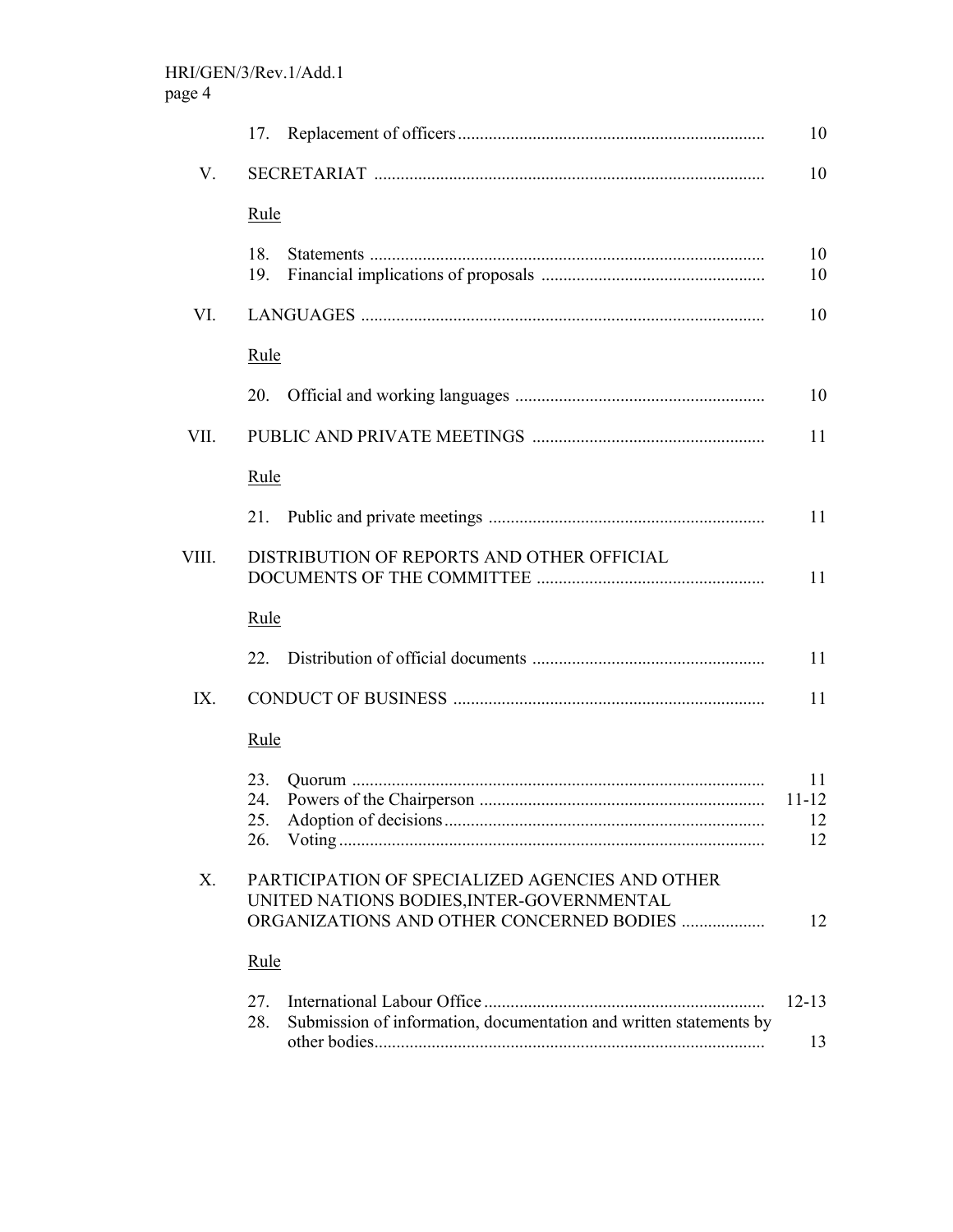HRI/GEN/3/Rev.1/Add.1 page 5

| XI.   |                                                                                       | 13       |
|-------|---------------------------------------------------------------------------------------|----------|
|       | Rule                                                                                  |          |
|       | 29.                                                                                   | 13       |
|       | PART TWO. RULES RELATING TO THE FUNCTIONS                                             | 13       |
| XII.  | REPORTS FROM STATES PARTIES UNDER ARTICLE 73                                          | 14       |
|       | Rules                                                                                 |          |
|       |                                                                                       | 14<br>14 |
| XIII. | PROCEDURE FOR THE CONSIDERATION OF<br><b>COMMUNICATIONS RECEIVED UNDER ARTICLE 76</b> | 14       |
| XIV.  | PROCEDURE FOR THE CONSIDERATION OF<br>COMMUNICATIONS RECEIVED UNDER ARTICLE 77 OF THE | 14       |
|       |                                                                                       | 15       |
| XV.   | <b>INTERPRETATION</b>                                                                 |          |
|       | Rules                                                                                 |          |
|       | 33.<br>34.                                                                            | 15<br>15 |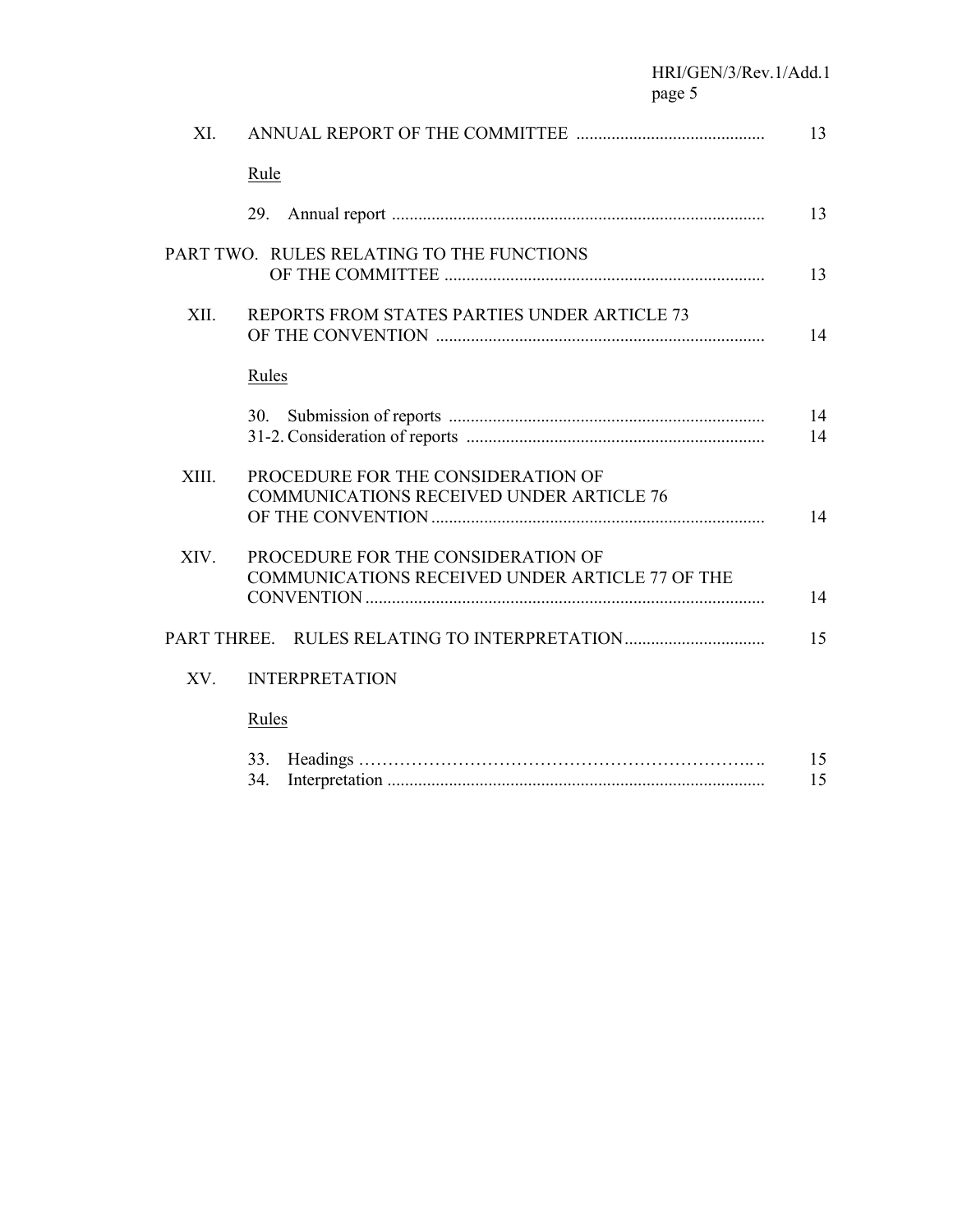# **PART ONE. GENERAL RULES**

### **I. SESSIONS**

#### **Meetings of the Committee**

#### **RULE 1**

 The Committee on the Protection of the Rights of All Migrant Workers and Members of Their Families (hereinafter referred to as "the Committee") shall hold meetings as may be required for the satisfactory performance of its functions in accordance with the International Convention on the Protection of the Rights of All Migrant Workers and Members of Their Families (hereinafter referred to as "the Convention").

#### **Regular sessions**

#### **RULE 2**

1. The Committee shall normally meet annually.

2. Regular sessions of the Committee shall be convened at dates decided by the Committee in consultation with the Secretary-General of the United Nations (hereinafter referred to as "the Secretary-General"), taking into account the calendar of conferences as approved by the General Assembly.

#### **Place of sessions**

#### **RULE 3**

 Sessions of the Committee shall normally be held at the United Nations Office at Geneva. Another venue for a session may be designated by the Committee in consultation with the Secretary-General, taking into account the relevant rules of the United Nations.

#### **Notification of opening date of sessions**

### **RULE 4**

 The Secretary-General shall notify the members of the Committee of the date and place of the first meeting of each session as early as possible.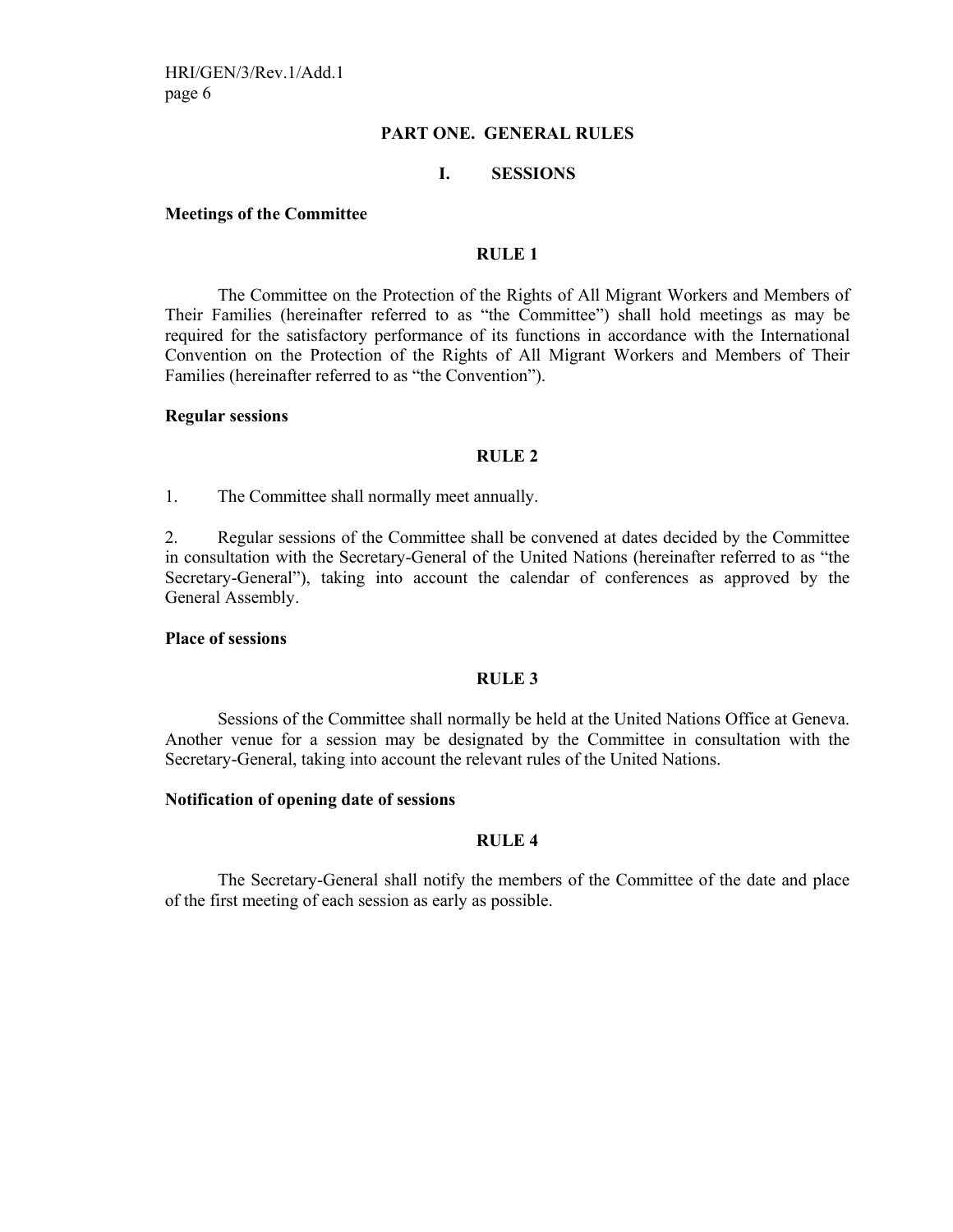HRI/GEN/3/Rev.1/Add.1 page 7

### **II. AGENDA**

#### **Provisional agenda**

#### **RULE 5**

 The provisional agenda of each session shall be prepared by the Secretary-General in consultation with the Chairperson of the Committee.

### **Adoption of the agenda**

### **RULE 6**

 The first item on the provisional agenda of any session shall be the adoption of the agenda, unless the election of officers is required under Rule 12, in which case the elections shall be the first item on the provisional agenda.

#### **Revision of the agenda**

#### **RULE 7**

 During a session, the Committee may revise the agenda and may, as appropriate, defer or delete items.

#### **Transmission of the provisional agenda**

#### **RULE 8**

 The provisional agenda shall be transmitted to the members of the Committee by the Secretariat as early as possible.

#### **III. MEMBERS OF THE COMMITTEE**

#### **Beginning of term of office**

#### **RULE 9**

 The term of office of the members of the Committee shall begin on 1 January of the year after the date of their election and, in accordance with article 73, paragraph 5 of the Convention, shall expire on 31 December four years later, except for those members elected at the first election and the first election following the entry into force of the Convention for the forty-first State party who was chosen by lot to serve for two years whose terms shall expire on 31 December two years after their election.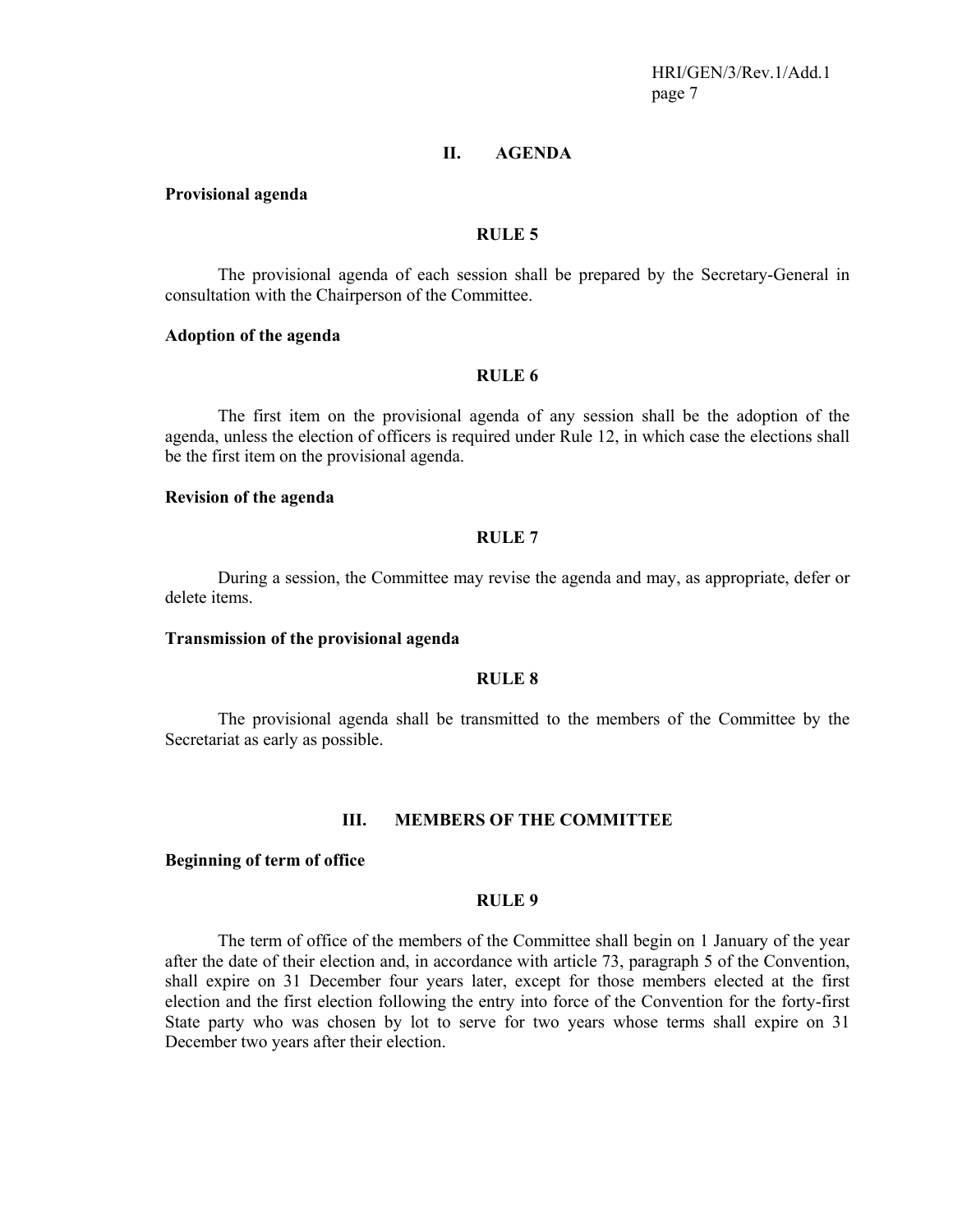#### **Filling of casual vacancies**

### **RULE 10**

1. In accordance with article 72, paragraph 6, of the Convention, if a member of the Committee dies or resigns or declares for any other cause that he or she can no longer perform his or her duties as a member of the Committee, the Secretary-General shall immediately request the State party that nominated the expert to appoint within two months another expert from among its own nationals for the remaining part of the term. The new appointment is subject to the approval of the Committee.

2. The Committee shall be asked to approve the appointment of the replacement member in writing when the Committee is not in session. The name and curriculum vitae of the expert so appointed shall be transmitted by the Secretary-General to the Committee for approval. Upon approval of the expert by the Committee, the Secretary-General shall notify the States parties of the name of the member of the Committee filling the casual vacancy.

3. Where the Committee declines to approve the appointment of a replacement under the first paragraph of this rule, the State party that nominated the expert shall be invited to appoint another expert from among its own nationals.

4. Except in the case of a vacancy arising from a member's death or disability, the Secretary-General shall act in accordance with the provisions of paragraph 1 of the present rule only after receiving, from the member concerned, a written declaration of his or her decision to cease to function as a member of the Committee.

#### **Solemn declaration**

# **RULE 11**

 Before assuming her/his duties after her/his first election, each member of the Committee shall make the following solemn declaration in open Committee:

 "I solemnly declare that I will perform my duties and exercise my powers as a member of the Committee on the Protection of the Rights off All Migrant Workers and Members of Their Families honourably, faithfully, impartially and conscientiously."

# **IV. OFFICERS**

#### **Election of officers**

#### **RULE 12**

1. The Committee shall elect from among its members a Chairperson, three Vice-Chairpersons and a Rapporteur; these officers together shall constitute the Bureau of the Committee, which shall meet regularly.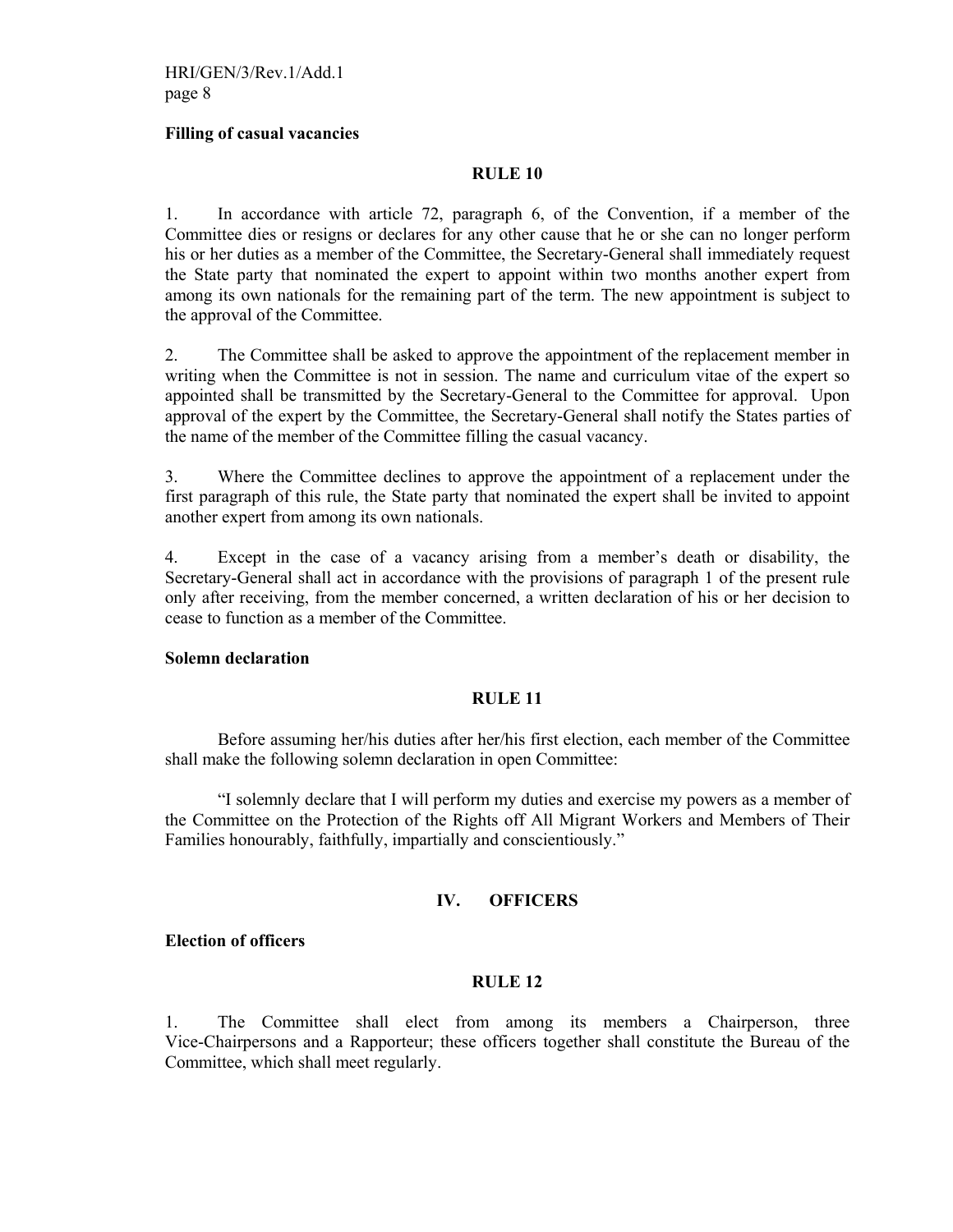# **Conduct of elections**

# **RULE 13**

1. Where there is only one candidate for election of one of its officers, the Committee may decide to elect that person by acclamation.

2. Where there are two or more candidates for election as one of its officers, or where the Committee otherwise decides to proceed with a ballot, the person who obtains a simple majority of the votes cast shall be elected.

3. If no single candidate receives a majority of the votes cast, the members of the Committee shall endeavour to reach a consensus before holding a further ballot.

4. Elections shall be held by secret ballot.

# **Term of office of elected officers**

# **RULE 14**

1. In accordance with article 75, paragraph 2, of the Convention, officers shall be elected for a term of two years.

2. No officer of the Committee may hold office if he or she ceases to be a member of the **Committee** 

# **Functions of Chairperson**

# **RULE 15**

1. The Chairperson shall perform the functions conferred upon her/him by the Committee and by these rules of procedures.

2. In exercising her/his functions as Chairperson, the Chairperson shall remain under the authority of the Committee.

# **Acting Chairperson**

# **RULE 16**

1. If, during a session, the Chairperson is unable to be present at a meeting or any part thereof, he or she shall designate another member of the Bureau, to act in her or his place.

2. Any member acting as Chairperson shall have the same powers and duties as the Chairperson.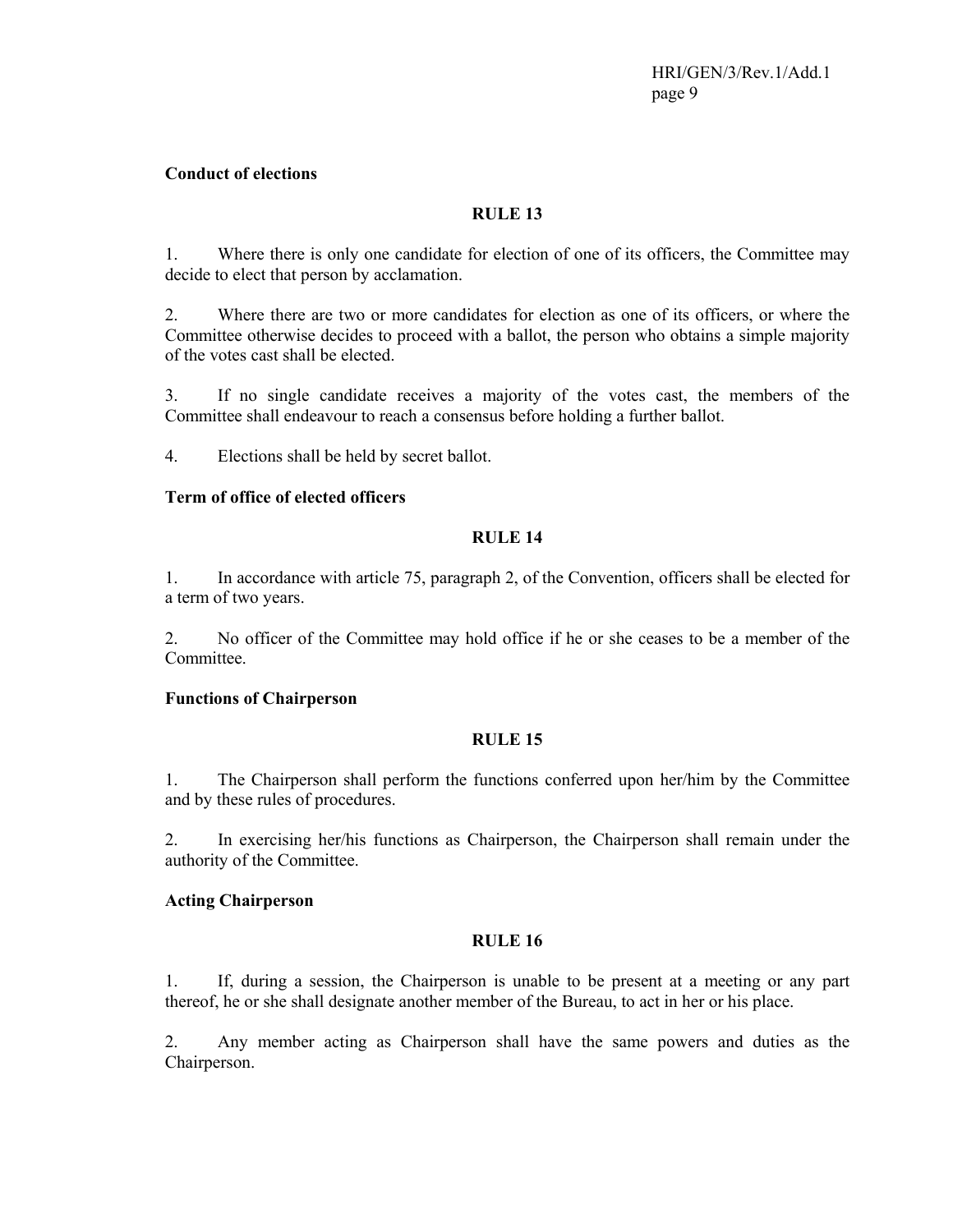HRI/GEN/3/Rev.1/Add.1 page 10

#### **Replacement of officers**

### **RULE 17**

 If any of the officers of the Committee ceases to serve or declares her/his inability to continue serving as a member of the Committee or for any reason is no longer able to act as an officer, a new officer shall be elected for the unexpired term of her/his predecessor.

#### **V. SECRETARIAT**

#### **Statements**

### **RULE 18**

 The Secretary-General or her/his representative shall attend all meetings of the Committee and, subject to Rule 24 of the present rules, may make oral or written statements at those meetings.

#### **Financial implications of proposals**

#### **RULE 19**

 Before any proposal which involves expenditures is approved by the Committee, the Secretary-General shall prepare and circulate to its members, as early as possible, a written estimate of the cost involved in the proposal. It shall be the duty of the Chairperson to draw the attention of members to this estimate and to invite discussions on it when the proposal is considered by the Committee.

#### **VI. LANGUAGES**

# **Official and working languages**

#### **RULE 20**

1. Arabic, Chinese, English, French, Russian and Spanish shall be the official languages of the Committee.

2. All formal decisions of the Committee shall be issued in the official languages.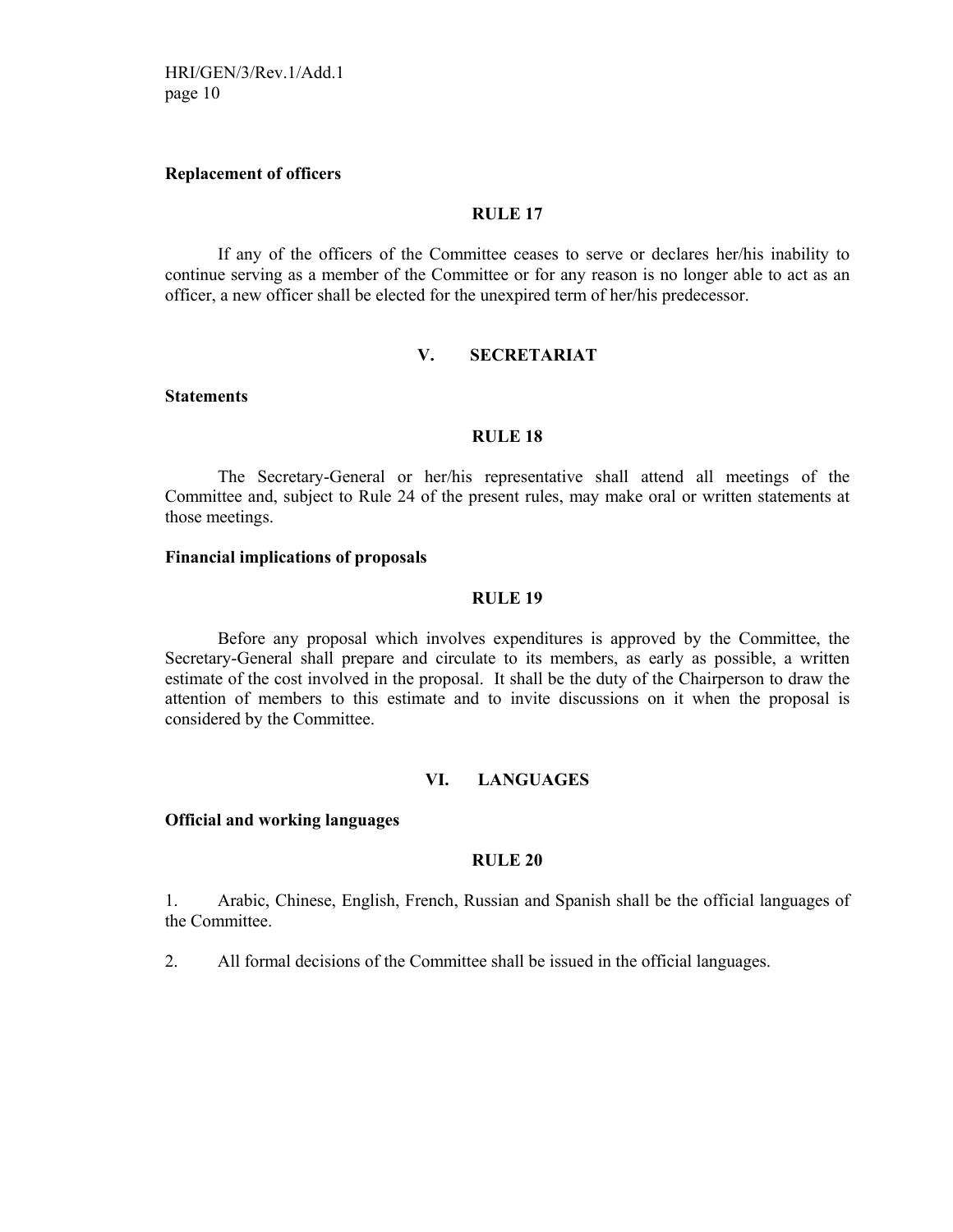### **VII. PUBLIC AND PRIVATE MEETINGS**

#### **Public and private meetings**

### **RULE 21**

 The meetings of the Committee shall be held in public, unless the Committee decides otherwise.

# **VIII. DISTRIBUTION OF REPORTS AND OTHER OFFICIAL DOCUMENTS OF THE COMMITTEE**

#### **Distribution of official documents**

# **RULE 22**

 Documents of the Committee shall be documents for general distribution, unless the Committee decides otherwise.

### **IX. CONDUCT OF BUSINESS**

#### **Quorum**

# **RULE 23**

 Six members of the Committee shall constitute a quorum for the adoption of formal decisions. When the number of members of the Committee rises to 14 in accordance with article 72, paragraph 2(a), of the Convention, eight members of the Committee shall constitute a quorum.

### **Powers of the Chairperson**

# **RULE 24**

1. The Chairperson, in accordance with these rules, shall control the proceedings of the Committee and ensure the maintenance of order at its meetings. She or he shall ensure that the Committee proceeds with its work efficiently, including through limiting time allowed to speakers.

2. The Chairperson shall rule immediately on points of order, which may be raised by a member at any time during the discussion. A member raising a point of order may not speak on the substance of the matter under discussion.

3. The Chairperson may call a speaker to order if his or her remarks are not relevant to the subject under discussion.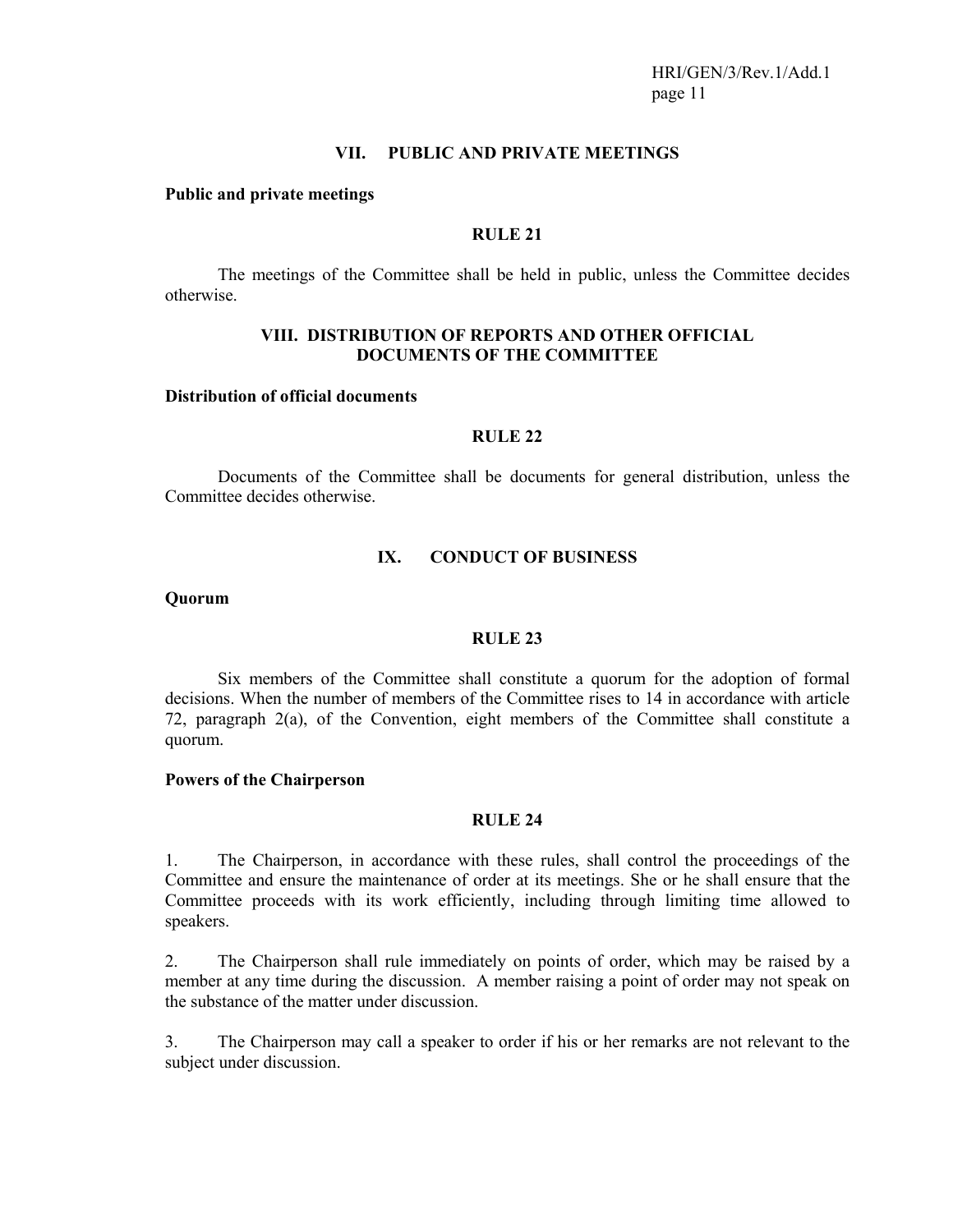4. The Chairperson may propose to the Committee to adjourn or close the debate, or to suspend or adjourn the meeting.

5. Any member may request that a decision regarding the conduct of the Committee's business be immediately put to the vote.

### **Adoption of decisions**

#### **RULE 25**

1. The Committee shall attempt to reach all of its decisions by consensus. If consensus cannot be reached, decisions shall be put to a vote.

2. Bearing in mind paragraph 1 above, the Chairperson at any meeting may, and at the request of any member shall, put the proposal to a vote.

# **Voting**

# **RULE 26**

1. Each member of the Committee shall have one vote.

2. Any proposal or motion put to the vote shall be adopted by the Committee if it has the support of a simple majority of the members present and voting. For the purpose of these rules, "members present and voting" means all members casting an affirmative or negative vote; members who abstain from voting are considered as not voting

# **X. PARTICIPATION OF SPECIALIZED AGENCIES AND OTHER UNITED NATIONS BODIES, INTER-GOVERNMENTAL ORGANIZATIONS AND OTHER CONCERNED BODIES**

### **International Labour Office**

# **RULE 27**

1 In accordance with article 74, paragraph 2, of the Convention, the Secretary-General of the United Nations shall, in due time before the opening of each regular session of the Committee, transmit to the Director-General of the International Labour Office copies of the reports submitted by State parties concerned and information relevant to the consideration of these reports in order to enable the Office to assist the Committee with the expertise the Office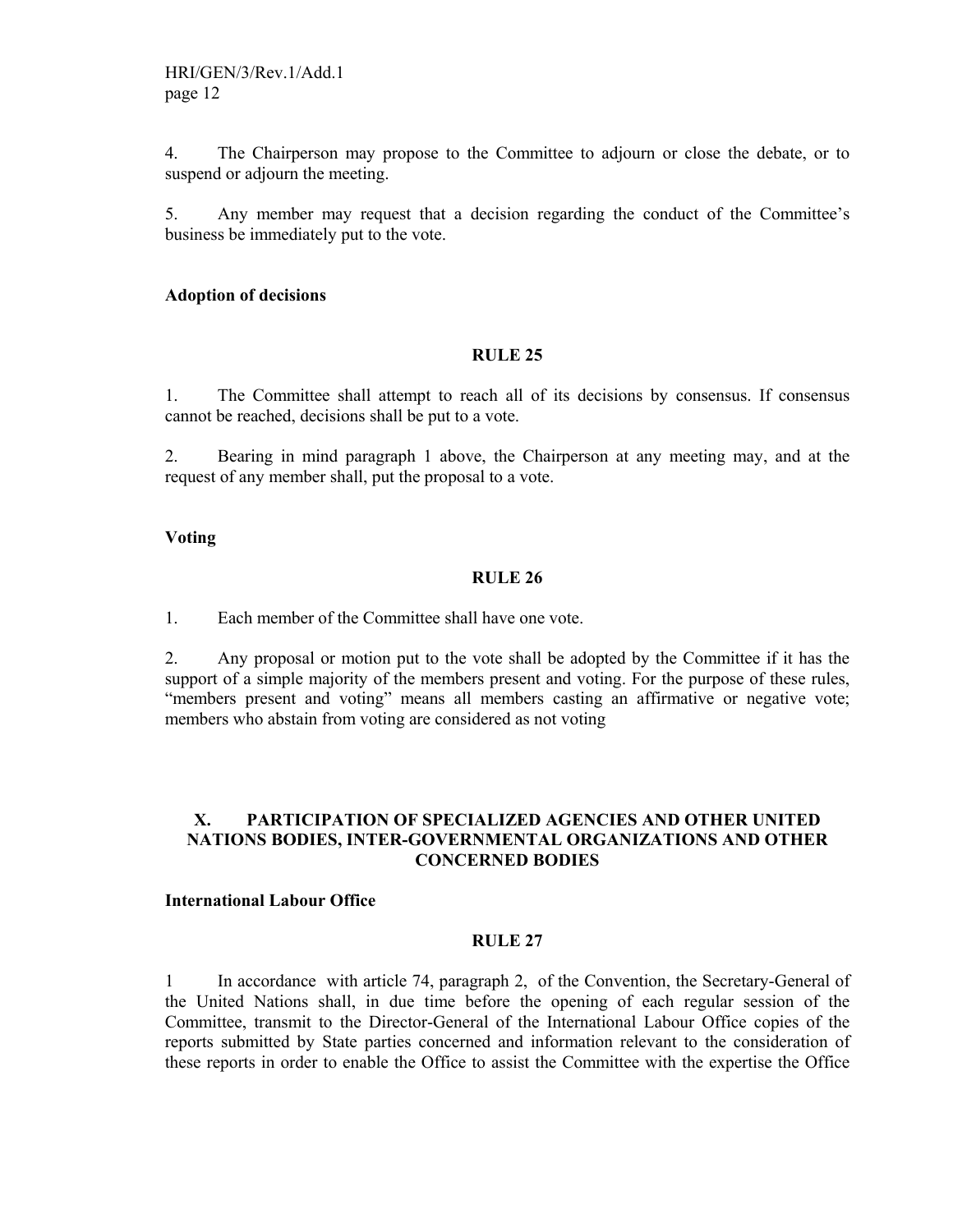HRI/GEN/3/Rev.1/Add.1 page 13

may provide regarding those matters dealt with by the Convention and falling within the sphere of competence of the International Labour Organization. The Committee shall consider in its deliberations such comments and materials as the Office may provide.

2. In accordance with article 74, paragraph 5, of the Convention, the Committee shall invite the International Labour Office to appoint representatives to participate, in a consultative capacity, in the meetings of the Committee.

#### **Submission of information, documentation and written statements by other bodies**

#### **RULE 28**

 In accordance with article 74, paragraph 4, of the Convention, the Committee may invite specialized agencies and organs of the United Nations, as well as inter-governmental organizations and other concerned bodies (including national human rights institutions, nongovernmental organizations, and other bodies), to submit, for consideration by the Committee, written information on such matters dealt with in the Convention as fall within the scope of their activities.

### **XI. ANNUAL REPORT OF THE COMMITTEE**

# **Annual report**

#### **RULE 29**

1. In accordance with article 74, paragraph 7, of the Convention, the Committee shall submit an annual report on the implementation of the Convention to the General Assembly, containing its considerations and recommendations, based, in particular, on the examination of the reports and any observations presented by States parties*.*

2. In accordance with article 74, paragraph 8, of the Convention the Secretary-General shall transmit the annual reports of the Committee to the States parties to the present Convention, the Economic and Social Council, the Commission on Human Rights, the Director-General of the International Labour Office and other relevant organizations.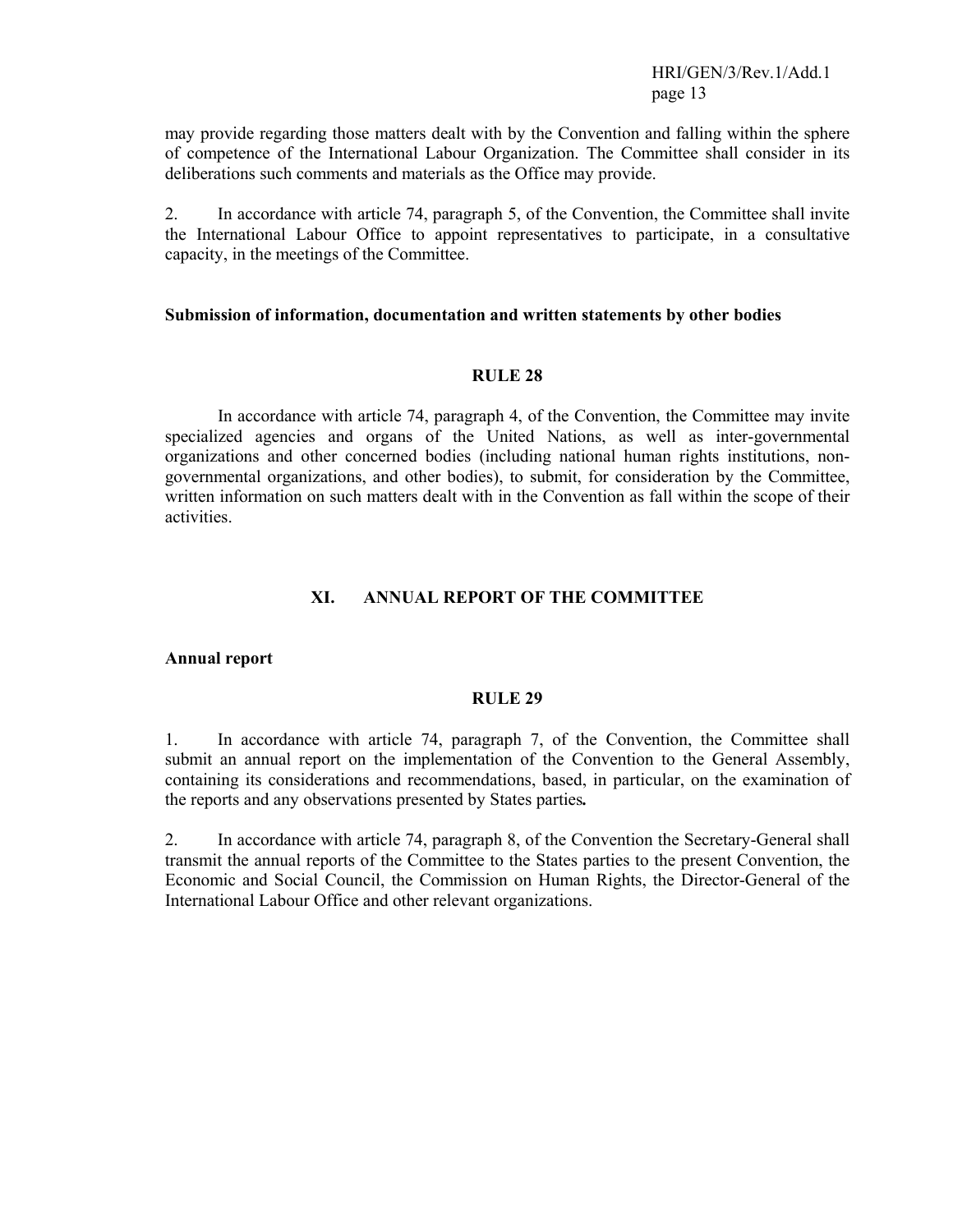# **PART TWO. RULES RELATING TO THE FUNCTIONS OF THE COMMITTEE**

# **XII. REPORTS FROM STATES PARTIES UNDER ARTICLE 73 OF THE CONVENTION**

#### **Submission of reports**

#### **RULE 30**

The Committee may adopt guidelines regarding the form and contents of the reports to be submitted under article 73 of the Convention.

#### **Consideration of reports**

### **RULE 31**

1. The Committee shall consider reports, submitted by States parties under article 73 of the Convention, in accordance with the procedure set out in the article 74 of the Convention.

2. The Committee may adopt more detailed rules of procedure relating to the submission and consideration of reports submitted by States parties under the Convention.

# **RULE 32**

No member of the Committee shall participate in the examination of state party reports or the discussion and adoption of concluding observations if they involve the State party in respect of which she or he was elected to the Committee.

# **XIII. PROCEDURE FOR THE CONSIDERATION OF COMMUNICATIONS RECEIVED UNDER ARTICLE 76 OF THE CONVENTION**

*Since the procedure under article 76 of the Convention has not yet entered into force, the Committee will consider rules relating to it at a later stage.* 

# **XIV. PROCEDURE FOR THE CONSIDERATION OF COMMUNICATIONS RECEIVED UNDER ARTICLE 77 OF THE CONVENTION**

*Since the procedure under article 77 of the Convention has not yet entered into force, the Committee will consider rules relating to it at a later stage.*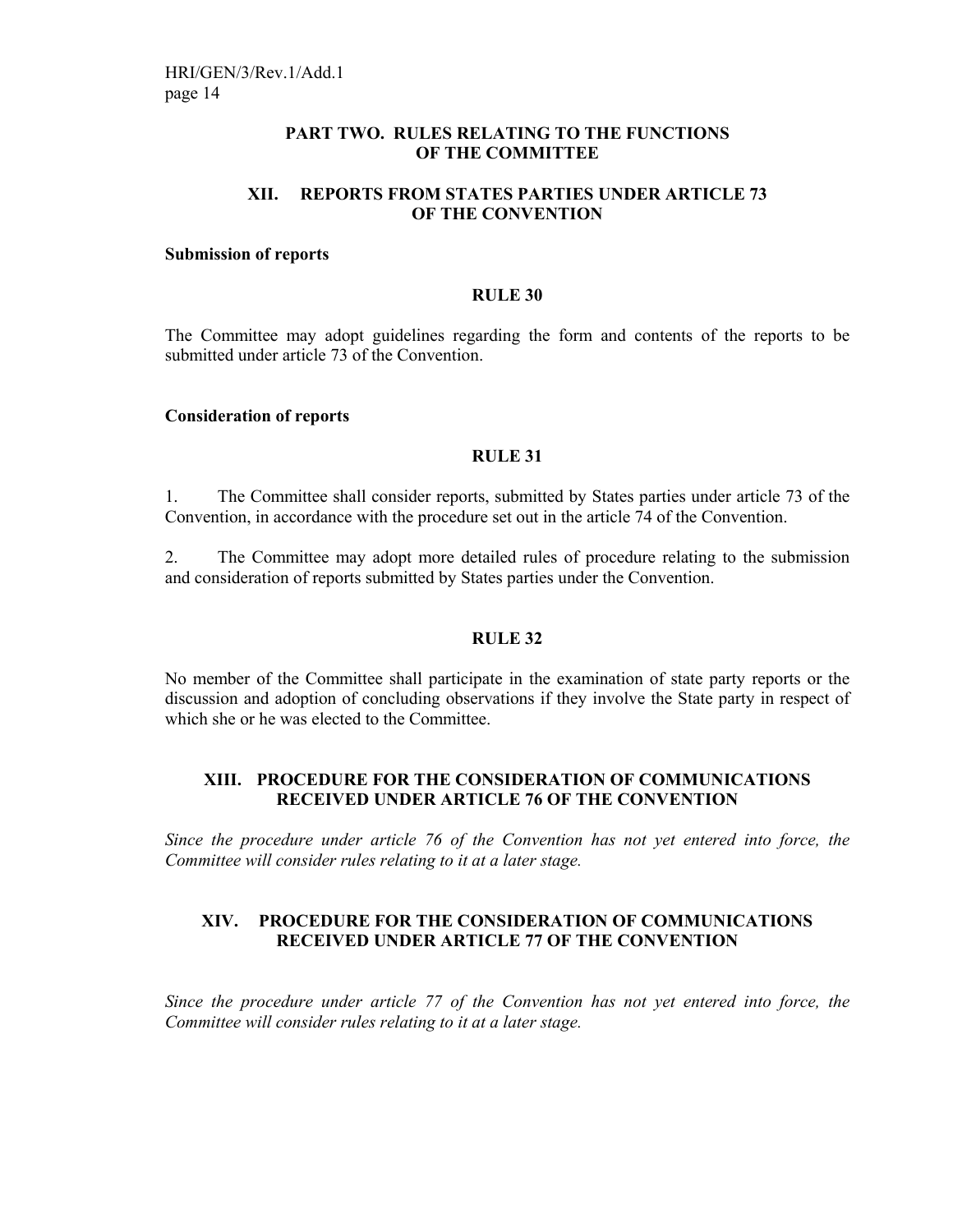# **PART THREE. RULES RELATING TO INTERPRETATION**

# **XV. INTERPRETATION**

# **Headings**

# **RULE 33**

For the purpose of interpretation of these rules, the headings, which were inserted for reference purposes only, shall be disregarded.

# **Amendments**

# **Rule 34**

The rules of procedure may be amended by a decision of the Committee, without prejudice to the relevant provisions of the Convention.